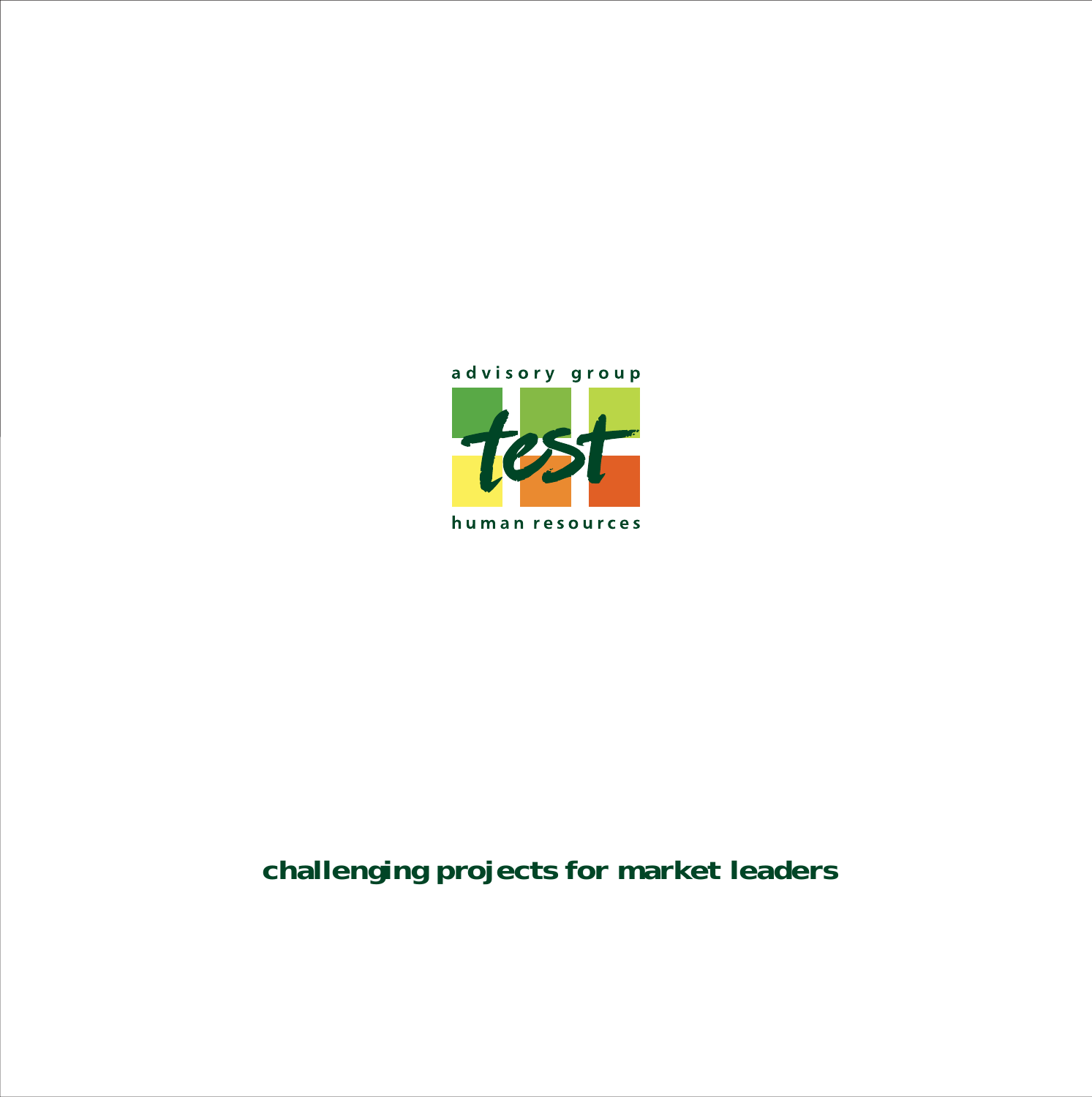#### **Advisory Group TEST Human Resources**

**We are HR Consultants,** partners of international corporations and leading Polish companies. We have been present on the market since 1991. Up to date, we have carried out several thousand HR projects which made us one of the most experienced companies in this industry.

The key to success are our outstanding and well-qualified employees, who implement every project with genuine commitment.

#### **Mission**

**We provide** our Clients with innovative HR solutions building on our professional expertise and experience.

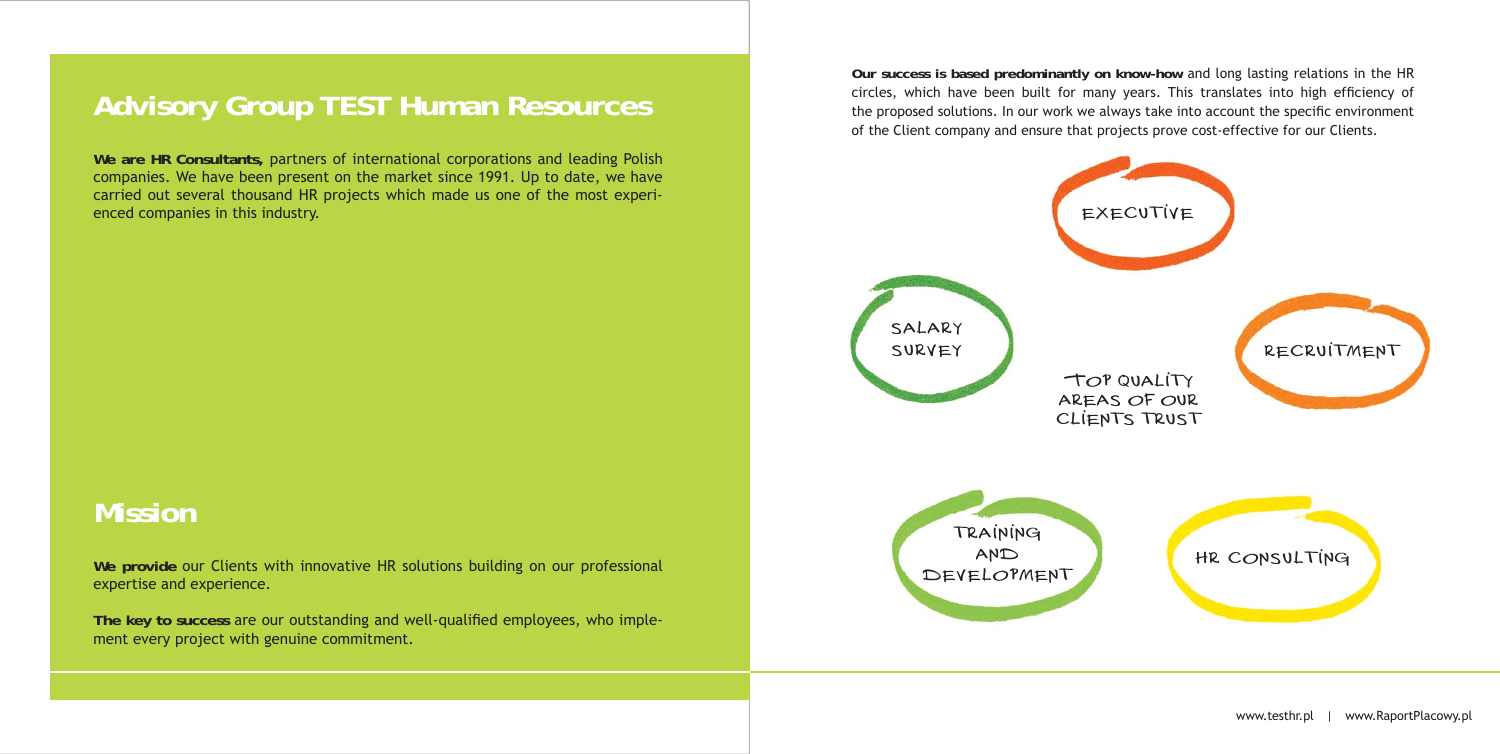We are aware that our work directly affects our Clients in terms of their efficiency and com**pany image.** For this reason, we begin our cooperation with analysing the company's internal environment and identifying its needs to ensure recommending the best Candidates possible.

The well-established network of contacts, which has been built over 20 years, coupled with the use of state-of-the-art techniques are the value added of the conducted processes.

**TEST Executive** deals with recruitment of managerial staff and managers in Poland. This department is represented by the Consultants with broad experience in recruitment for top positions.



## **TEST Executive**





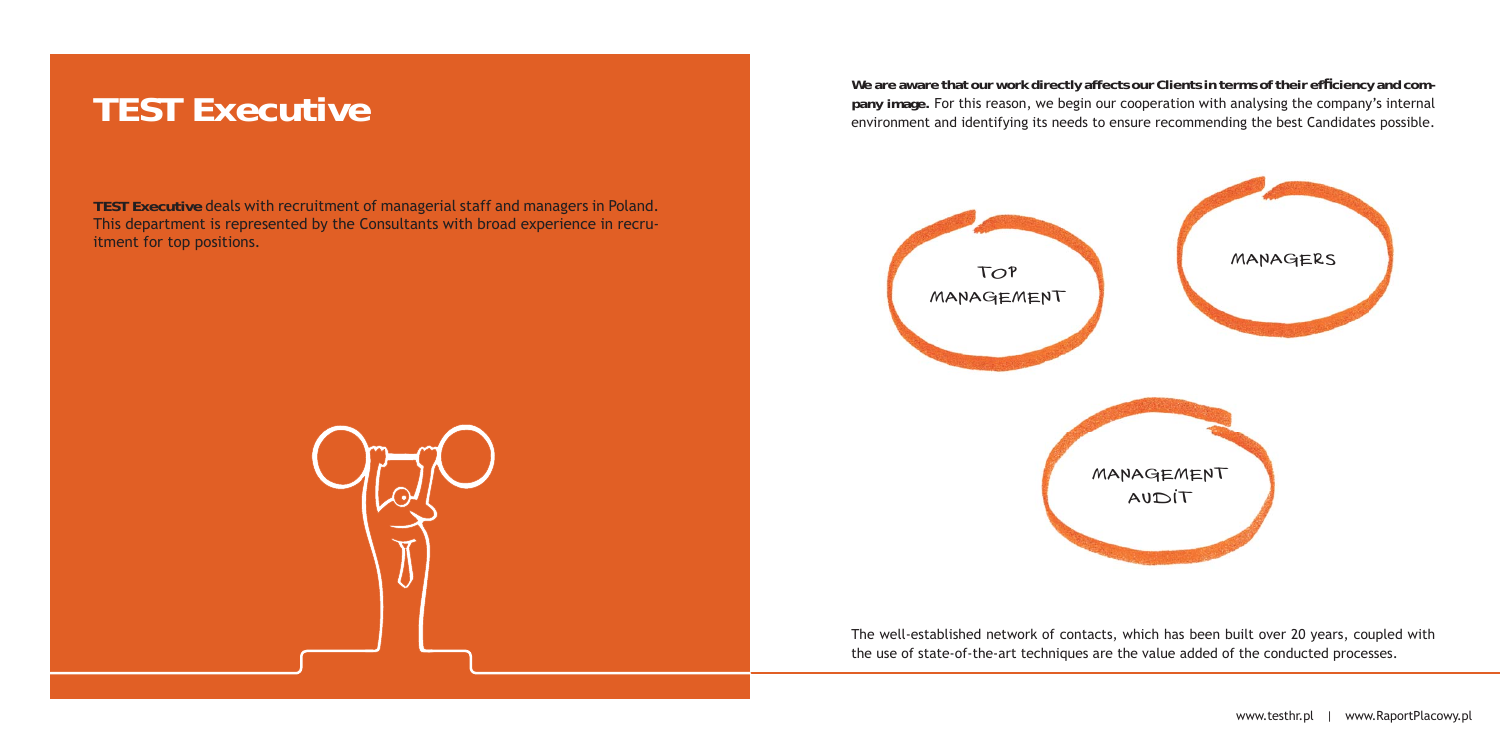Depending on the project complexity, the Consultants will recommend adopting most suitable of the following solutions, i.e. traditional methods of seeking Candidates, direct search method or recruitment with expanded selection process based on Assessment Centre methodology.

**In addition, we provide our Clients with media-related services,** including free-ofcharge development of a media plan that will be based on an on-going media monitoring, consultancy in preparing announcements and relevant graphic design services.

**TEST Recruitment** conducts recruitment for managerial, specialist and assistant positions employing unique recruitment methods and selection criteria

#### **TEST Recruitment**

Recruitment PROJECTS SSC/BPO, Production, Automotive, IT&Telecom, FMCG, Banking, Sales, Engineering, Power Industry, Construction, Retail

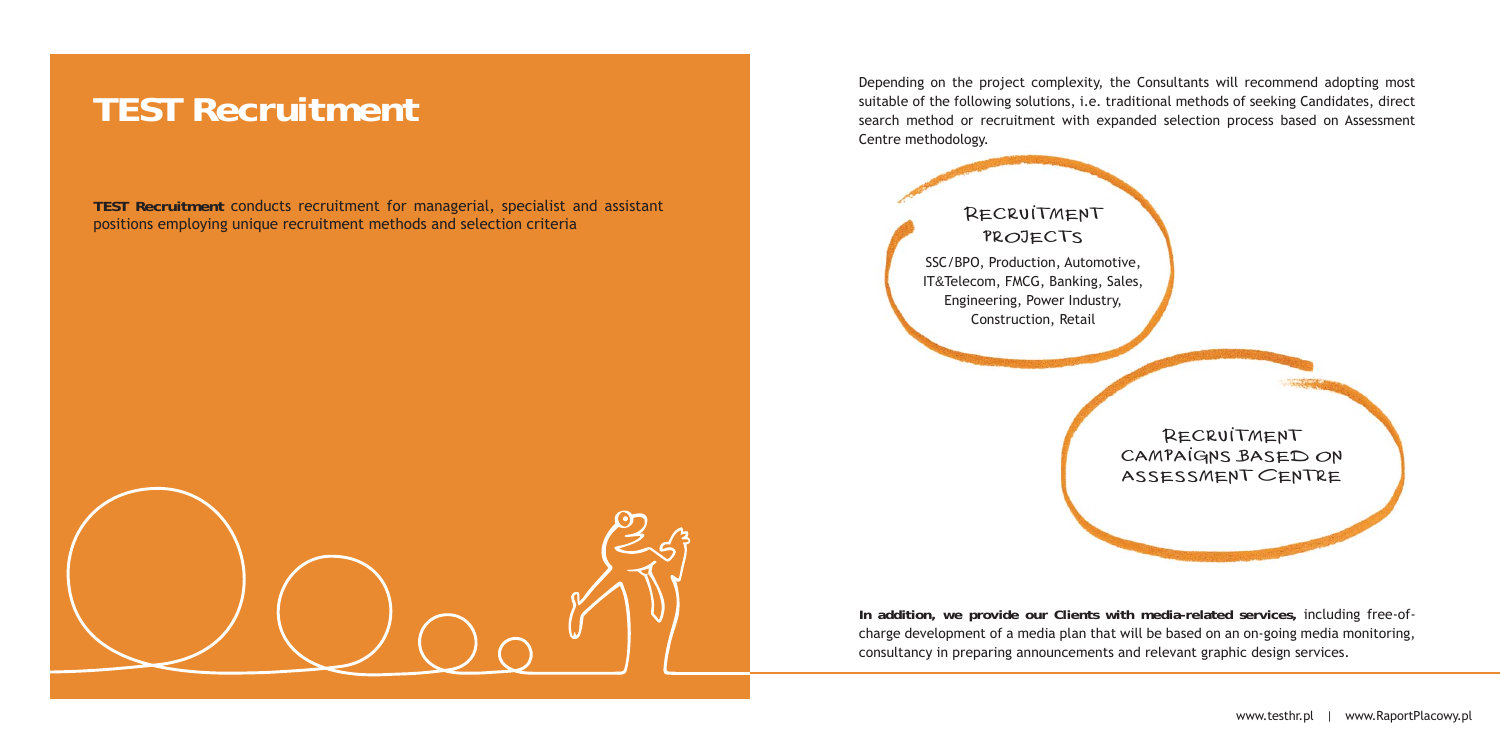**TEST HR Consulting** is responsible for comprehensive implementation of advanced HR projects involving personnel development and management.

**The TEST Consultants work with our Clients** to create task teams. To this end, they jointly devise solutions based on best practices, taking into account the company's specific environment.

# **TEST HR Consulting**



periodic appraisal systems **COMPETENCE** 360° feedback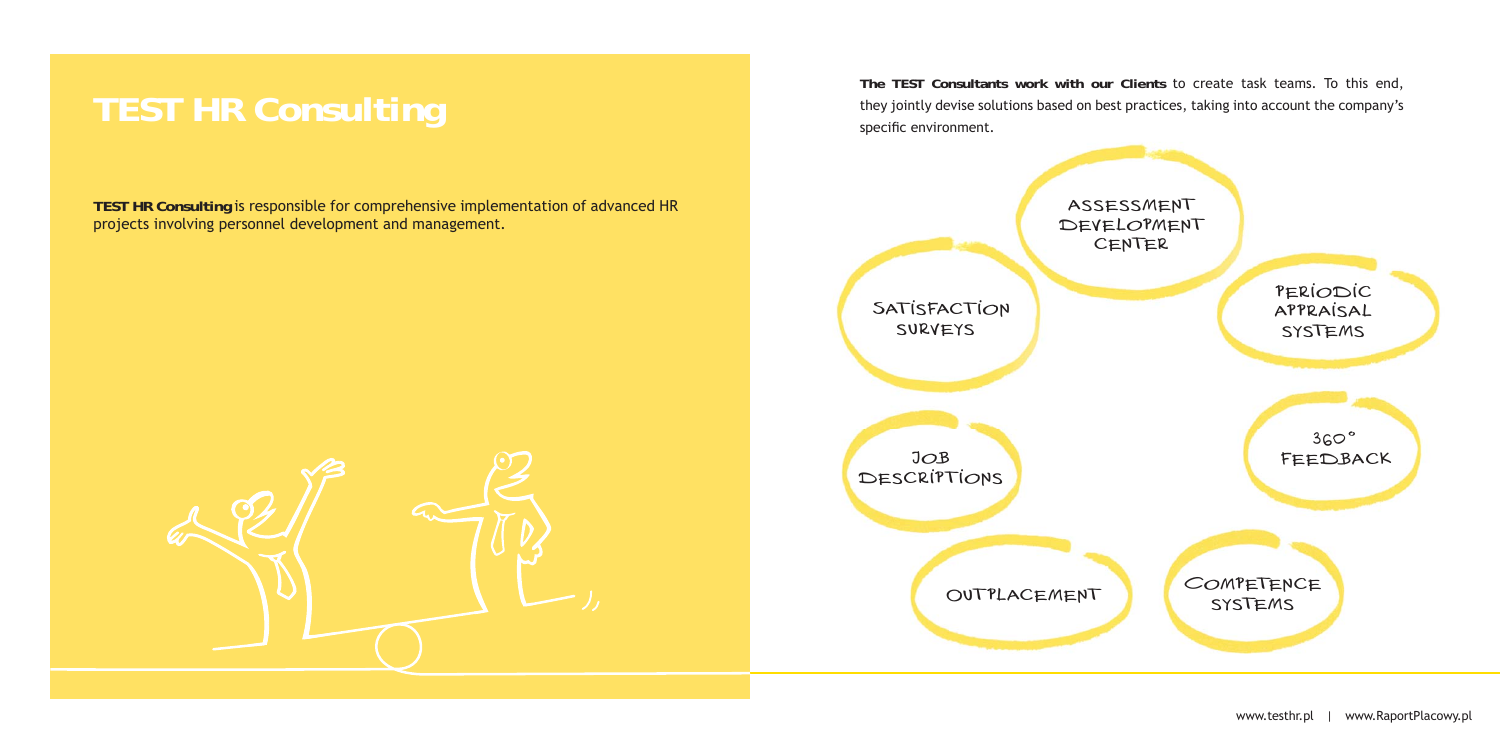**Depending on the Clients' needs, we recommend** diverse methods of developing the employee potential as well as prepare individually tailored advisory-training programmes.

> FORMS OF THE EMPLOYEE POTENTIAL DEVELOPMENT training COACHING training cycles psycho-educational workshops follow-up

**TEST Training & Development** develops training sessions taking advantage of the synergy effect which follow from TEST's varied experiences.

## **TEST Training & Development**

training programmes and coaching managerial skills sales hr management personal skills



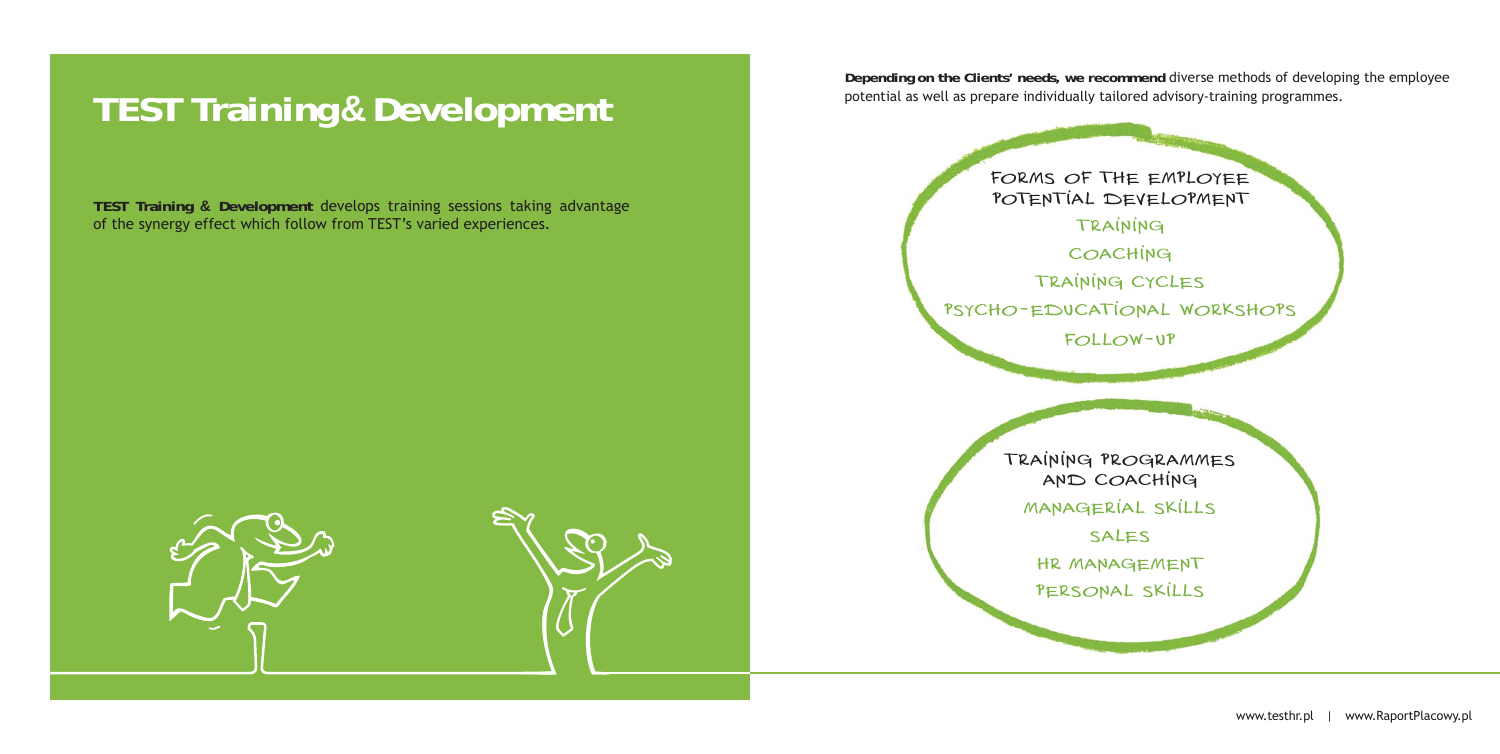**TEST Salary Survey** supports companies in optimising remuneration and bonus systems for employees.

### **TEST Salary Survey**







Providing market information and restructuring salary systems, we support the salary manage-

ment.Since the 90s, our Team has been preparing Salary Surveys, which are utilized by several hundred companies on a regular basis. The data used in the study is collected in an automated process and presented on the state-of-the-art website.

**Industry:** Automotive, IT, SSC/BPO, Construction **Regional:** among others, the Provinces of Katowice, Wrocław, Kraków and Poznań, Tychy Subzone of the Katowice Special Economic Zone, Gliwice Subzone of the Katowice Special Economic Zone **Sectorial:** Production, Trade, Services

**Audit** of the existing system **Updating the structure**  and job descriptions **Evaluation of job descriptions Market BenchmarkCreating a categories** of grading and base remuneration table **Designing** or modifying of the bonus system

Comparative **analyses Evaluation** of the location's investment potential **Forecasts** of changes in salaries **Characteristics** of the job market